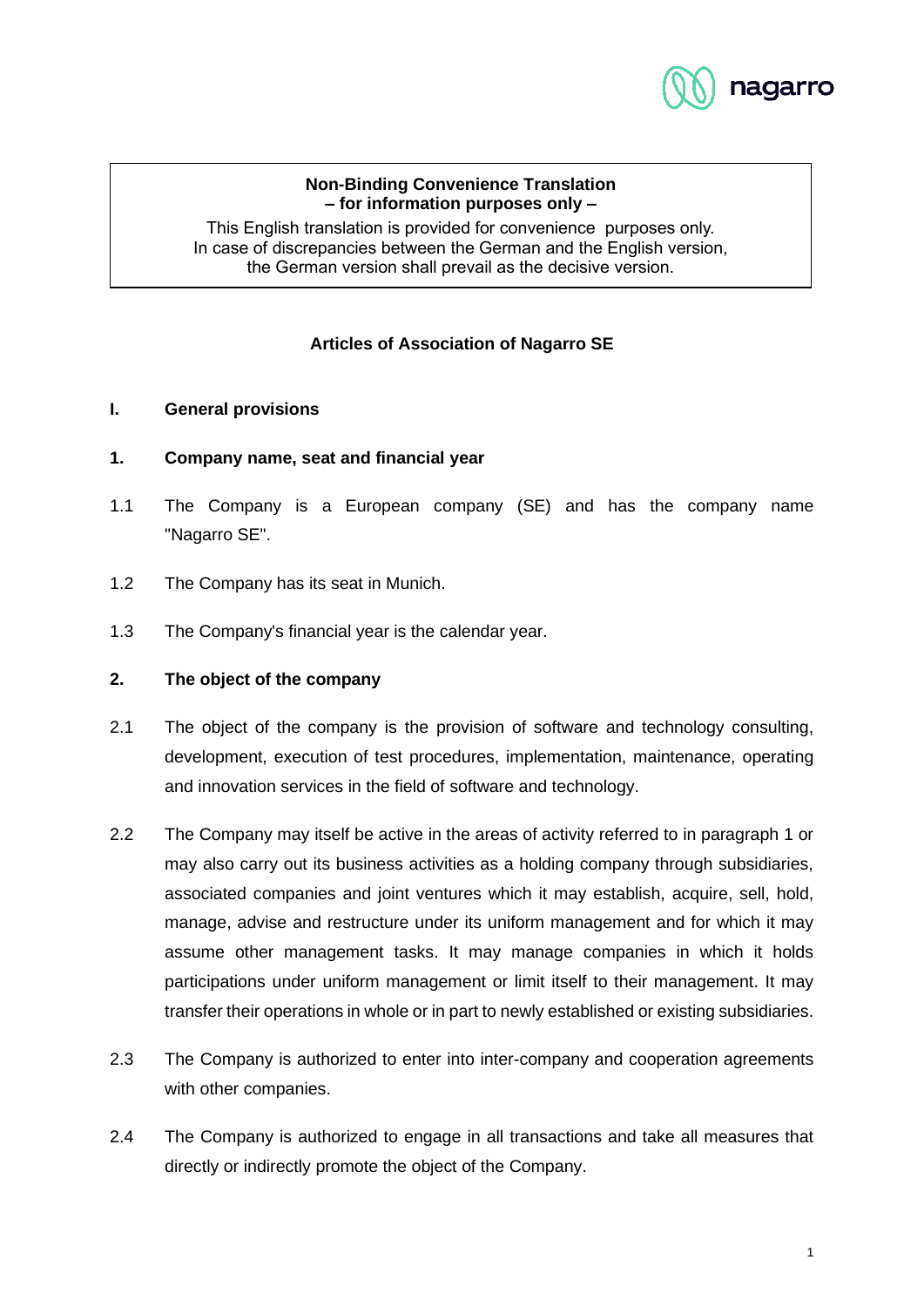

### **3. Announcements, information and notices**

- 3.1 The Company's announcements shall be published only in the Federal Gazette (*Bundesanzeiger*), unless otherwise required by law.
- 3.2 To the extent permitted by law, the Company is entitled to transmit information to its shareholders by means of remote data transmission.
- 3.3 Section 43 para. 1 of the German Securities Trading Act (WpHG) does not apply.

### **II. Share capital and shares**

### **4. Amount and division of the share capital**

The share capital of the Company amounts to EUR 13,775,985.00 (in words: thirteen million seven hundred and seventy-five thousand nine hundred and eighty-five euros). It is divided into 13,775,985 no-par value shares.

### **5. Shares**

- 5.1 The shares of the Company are registered shares.
- 5.2 The form of the share certificates and the dividend and renewal coupons shall be determined by the Management Board with the approval of the Supervisory Board. The Company may combine individual shares in share certificates evidencing a plurality of shares (global certificates). The right of shareholders to individual share certificates is excluded.
- 5.3 In the case of the issue of new shares, the commencement of profit participation may be determined in derogation of Art. 5 of Council Regulation (EC) No. 2157/2001 of October 8, 2001 on the Statute for a European company (SE) (hereinafter referred to as the "**SE Regulation**") in conjunction with Section 60 para. 2 of the German Stock Corporation Act (AktG).
- 5.4 The Company maintains an electronic share register. For entry in the share register, shareholders must provide the Company with their name, mailing address and date of birth if they are natural persons, and their name or company name, seat and business address if they are legal entities or (partially) incorporated companies. In addition, each shareholder must state the number of shares in the Company held by them and their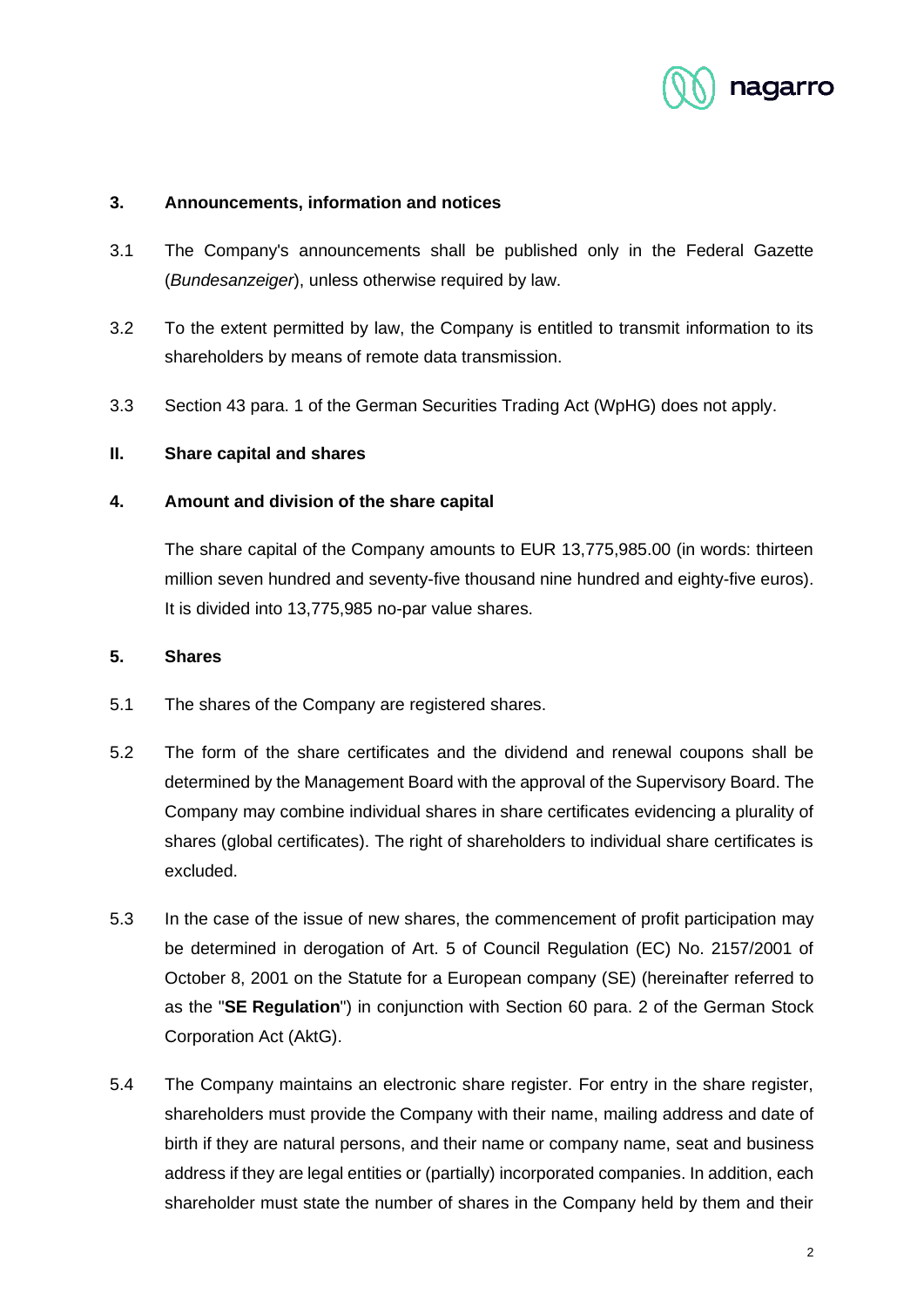

electronic address. It must also be disclosed to what extent the shares belong to the person who is to be entered in the share register as the shareholder.

# **6. Authorized capital**

- 6.1 The Management Board is authorized, with the approval of the Supervisory Board, to increase the Company's share capital on one or more occasions on or before September 23, 2025, by up to a total of EUR 5,456,000.00 by issuing up to 5,456,000 new no-par value registered shares against contributions in cash or in kind **(Authorized Capital).**
- 6.2 The new shares are, in principle, are to be offered to the shareholders for subscription. However, the Management Board is authorized, with the approval of the Supervisory Board, to exclude shareholders' statutory subscription rights in the following cases:
	- (a) In the case of an issuance with subscription rights, for fractional amounts arising due to the subscription ratio.
	- (b) For a capital increase against contributions in kind for the (also indirect) acquisition of companies, parts of companies, equity interests in companies or other assets eligible for contribution in connection with such an acquisition, if the acquisition is in the interest of the Company.
	- (c) For a capital increase against cash contributions, provided that the issue price of the new shares is not significantly lower than the stock market price of the shares already listed at the time of the final determination of the issue price, which should be as close as possible to the placement of the shares. The arithmetical portion of the share capital attributable to the shares issued against cash contributions with exclusion of subscription rights in accordance with Section 186 para. 3 sentence 4 of the German Stock Corporation Act (AktG) may not exceed a total of 10% of the share capital at the time this authorization takes effect  $-$  or if this amount is lower  $-$  at the time this authorization is exercised. This limit shall include shares issued or sold during the term of this authorization until the time of its utilization in direct or analogous application of this provision, as well as shares to be issued or granted on the basis of a convertible bond or bond with warrants issued during the term of this authorization under exclusion of subscription rights in accordance with Section 186 para. 3 sentence 4 of the German Stock Corporation Act (AktG).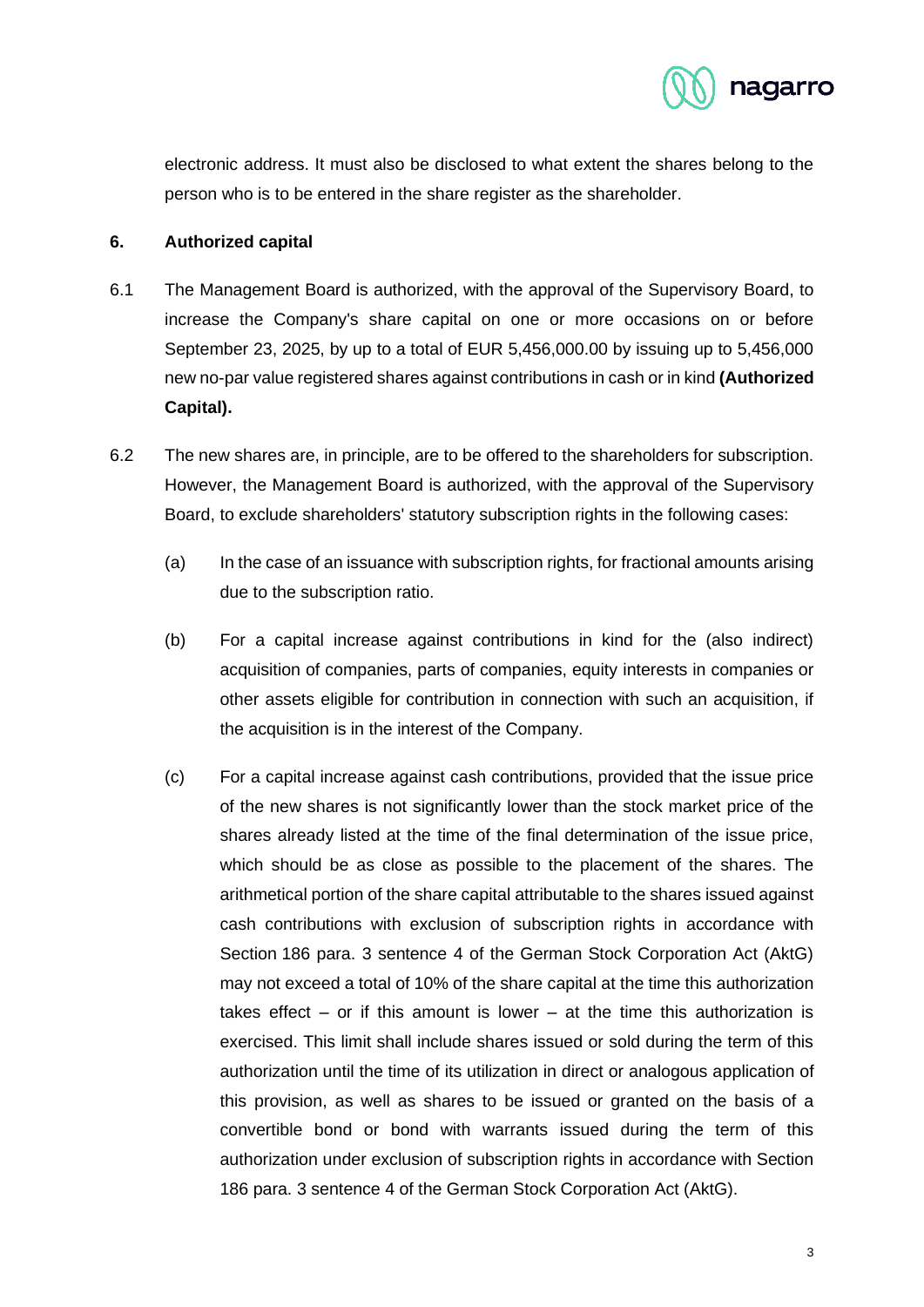

- (d) For the issue of new shares to the holders of option rights issued by the Company on the basis of the stock option program resolved by the General Meeting on October 30, 2020.
- (e) For the issue of new shares under a long-term incentive program to members of the Management Board and employees of the Company and to members of the management bodies and employees of companies affiliated with the Company within the meaning of Sections 15 et seqq. of the German Stock Corporation Act (AktG).
- 6.3 The content of the share rights and the terms and conditions of the share issue shall be determined by the Management Board with the approval of the Supervisory Board.

# **7. Conditional capital**

- 7.1 The share capital of the Company is conditionally increased by up to EUR 800,000.00 by issuing up to 800,000 new registered no-par value shares **(Conditional Capital 2021/I)**. The conditional capital increase will only be carried out to the extent that the holders of option rights under the Stock Option Plan 2020/II, which are issued by the Company on the basis of the authorizations of the General Meeting on October 30, 2020 and August 31, 2021 respectively, in the period up to October 22, 2025, exercise their subscription rights to no-par value shares of the Company. The new no-par value shares issued by the Company shall participate in profits from the beginning of the financial year in which they are issued. The Management Board is authorized, with the approval of the Supervisory Board, to determine the further details of the implementation of the conditional capital increase.
- 7.2 The share capital of the Company is conditionally increased by up to EUR 45,000.00 by issuing up to 45,000 new registered no-par value shares (**Conditional Capital 2021/II**). The conditional capital increase will only be carried out to the extent that the holders of option rights under the Stock Option Plan 2020/III, which are issued by the Company on the basis of the authorizations granted by the General Meeting on October 30, 2020, and August 31, 2021, respectively, in the period up to October 22, 2025, exercise their subscription rights to no-par value shares of the Company. The new no-par value shares issued by the Company shall participate in profits from the beginning of the financial year in which they are issued. The Management Board or, where competent by law, the Supervisory Board, are authorized to determine the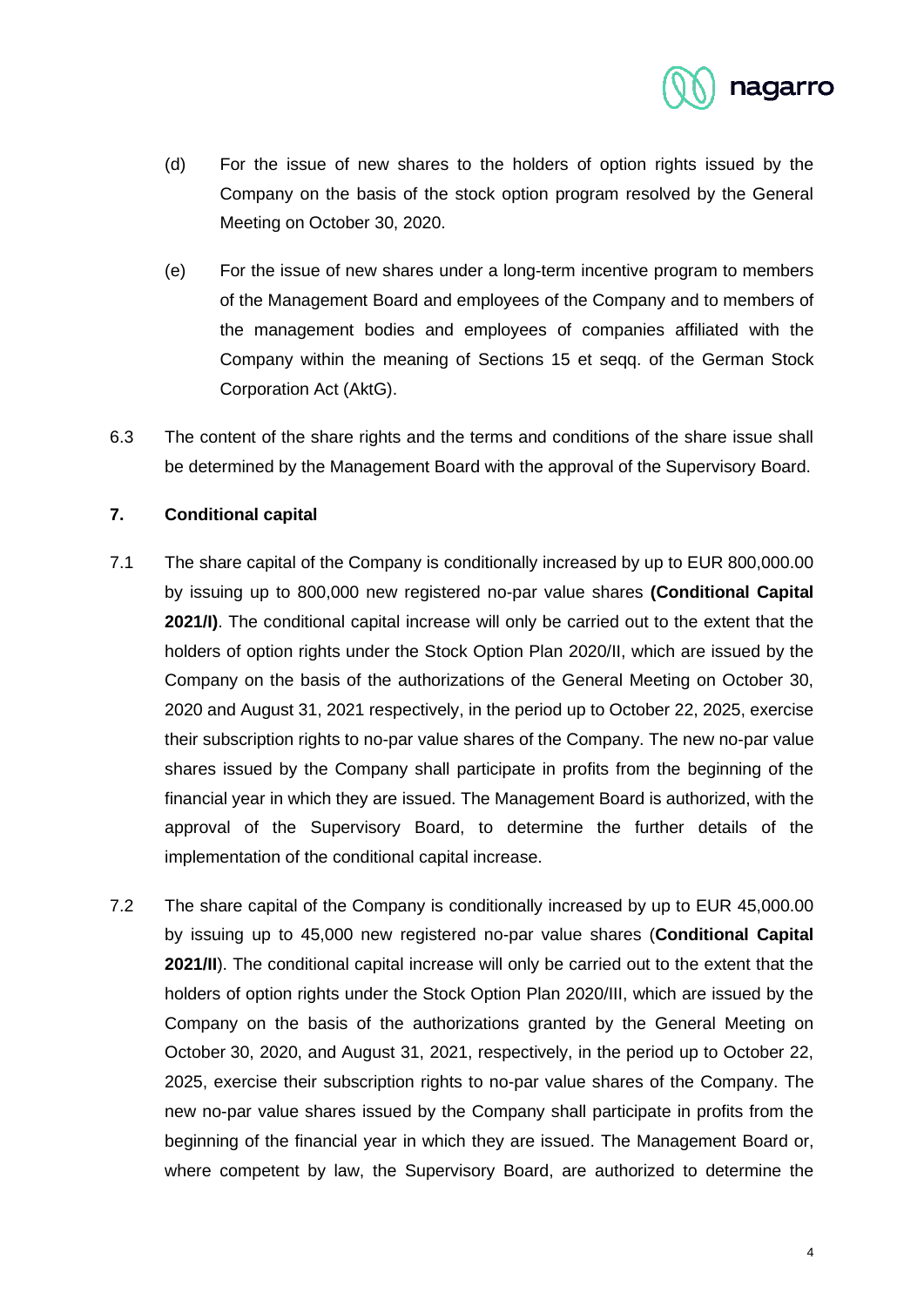

further details of the implementation of the conditional capital increase, with the Management Board requiring insofar the approval of the Supervisory Board.

7.3 The share capital of the Company is conditionally increased by up to EUR 4,943,256.00 (in words: four million nine hundred and forty-three thousand two hundred and fifty-six euros) by issuing up to 4,943,256 new no-par value registered shares with dividend rights from the beginning of the financial year in which they are issued **(Conditional Capital 2021/III).**

Conditional Capital 2021/III serves to grant shares to the holders or creditors of bonds with warrants or convertible bonds issued by the Company, by companies dependent on it or by companies in which the Company holds a majority interest in accordance with the authorization of the General Meeting of August 31, 2021 under agenda item 9 (1). It will only be carried out to the extent that option or conversion rights from the aforementioned bonds with warrants and convertible bonds are exercised or conversion obligations from such bonds are fulfilled and to the extent that treasury shares or new shares from the authorized capital are not used for servicing. The issue price of the new shares shall correspond to the option or conversion price to be determined in accordance with the aforementioned authorization.

The Management Board is authorized to determine the further details of the implementation of the conditional capital increase.

# **III. Organizational constitution of the Company**

- 8. Two-tier system, governing bodies of the Company
- 8.1 The Company has a two-tier management and supervisory system consisting of a management body and a supervisory body.
- 8.2 The governing bodies of the Company are:

*-the Management Board, -the Supervisory Board and*

*-the General Meeting.*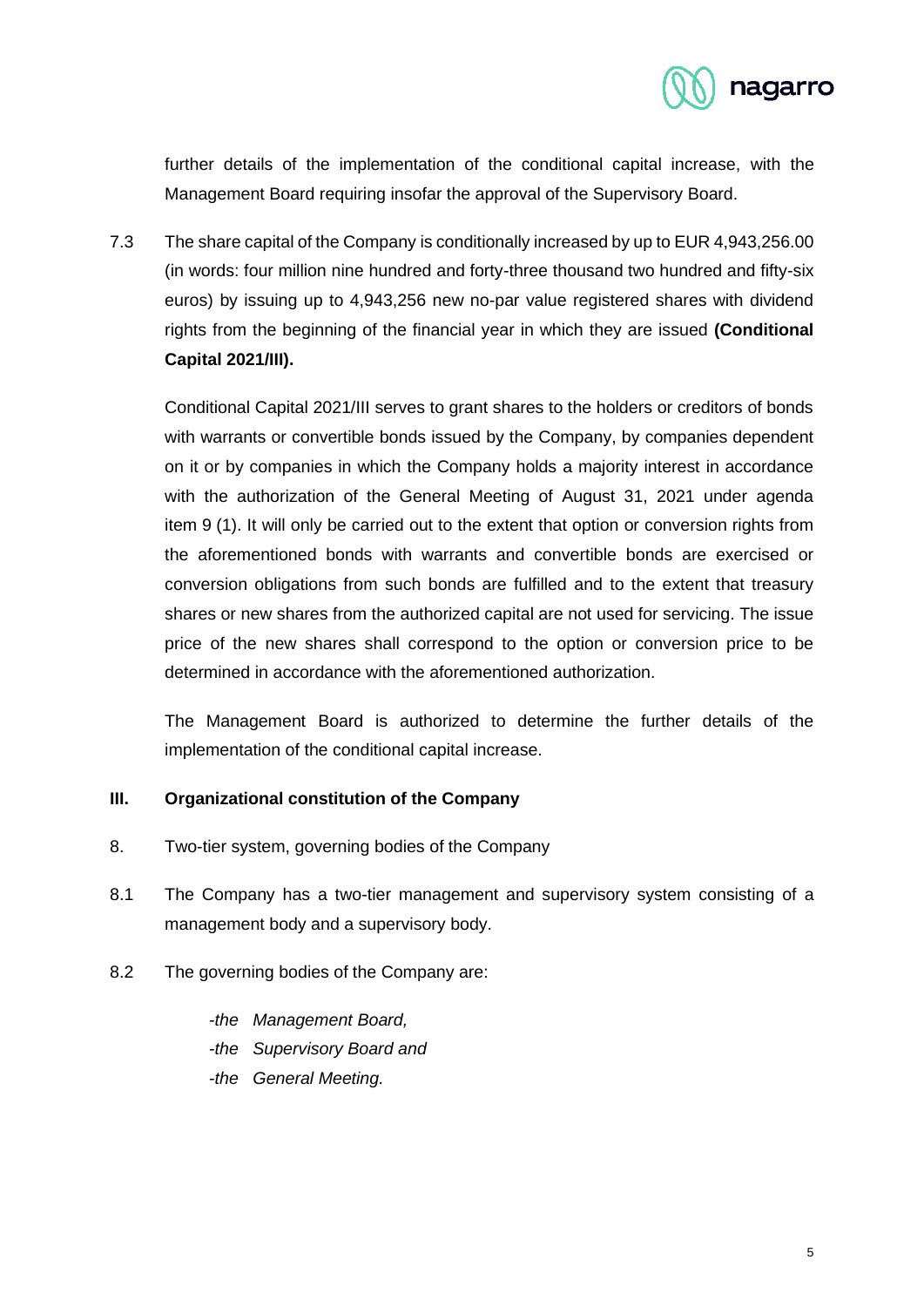

# **IV. The Management Board**

### **9. Composition**

- 9.1 The Management Board of the Company shall consist of one or more persons. The number of members of the Management Board is determined by the Supervisory Board.
- 9.2 The members of the Management Board are appointed by the Supervisory Board for a maximum of six years. Reappointments, each for a maximum of six years, are permitted.
- 9.3 The Supervisory Board may appoint deputy members of the Board of Management, a Chairman of the Management Board and a Deputy Chairman of the Board of Management.

### **10. Rules of procedure and areas of responsibilities**

The Supervisory Board may issue rules of procedure for the Management Board. The Management Board may, by unanimous resolution, adopt a plan allocating areas of responsibilities requiring the prior approval of the Supervisory Board.

#### **11. Quorum and passing resolutions**

- 11.1 The Management Board shall constitute a quorum if more than half of its members participate in the adoption of resolutions, unless otherwise required by law. An absent member of the Management Board may cast his/her vote in writing, by telephone, by fax or by means of electronic media. The absent members of the Management Board shall be informed immediately of the resolutions adopted.
- 11.2 The resolutions of the Management Board shall be adopted by a simple majority of the votes cast, unless otherwise required by law. If a Chairman of the Management Board has been appointed, his vote shall be decisive in the event of a tie.

### **12. Representation**

12.1 If only one member of the Management Board has been appointed, he or she shall represent the Company alone. If the Management Board consists of several persons, the Company shall be represented by two members of the Management Board or by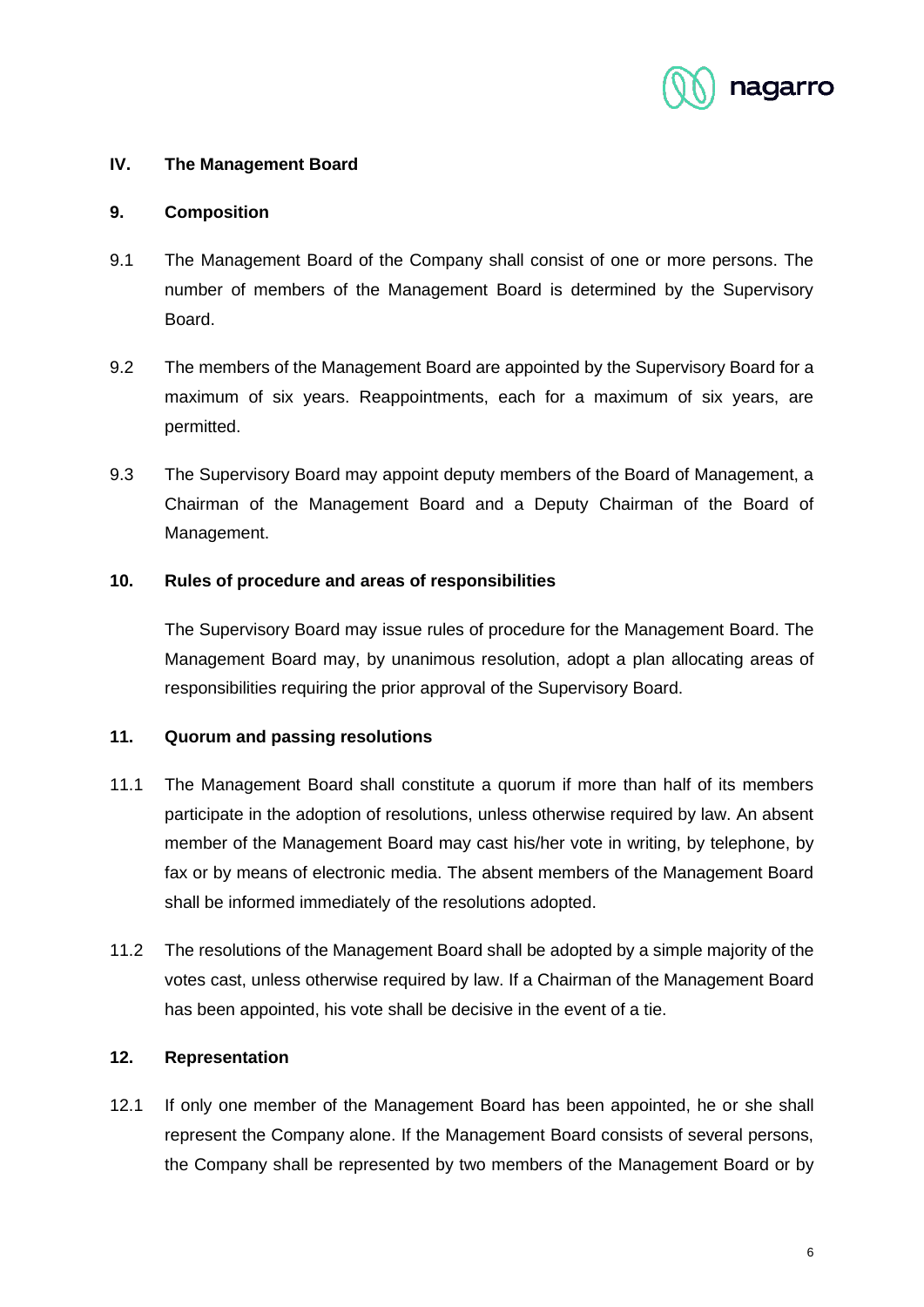

one member of the Management Board together with an authorized representative (*Prokurist*).

- 12.2 The Supervisory Board may determine that individual or all members of the Management Board are authorized to act as sole representatives.
- 12.3 The Supervisory Board may also exempt individual or all members of the Management Board, either in general or on a case-by-case basis, from the prohibition on multiple representation contained in Section 181 alternative 2 of the German Civil Code (BGB). Section 112 of the German Stock Corporation Act (AktG) remains unaffected.

### **13. Transactions and measures requiring approval**

- 13.1 The express consent of the Supervisory Board is required,
	- (a) for the acquisition, sale and encumbrance of real property and rights equivalent to real property, insofar as a value of EUR 500,000.00 is exceeded in an individual case,
	- (b) to start up new lines of business and to discontinue existing ones,
	- (c) to grant consent to the performance of one of the above legal acts at an associated company.
- 13.2 The Supervisory Board may by resolution make further types of transactions and measures of the Management Board subject to its consent. The Chairman of the Supervisory Board shall inform the Management Board without delay of the content of the resolution and ensure that it is included in the rules of procedure of the Management Board.

# **V. The Supervisory Board**

# **14. Composition, term of office**

- 14.1 The Supervisory Board consists of three persons.
- 14.2 The members of the Supervisory Board shall be elected for a term ending no later than the close of the General Meeting which resolves on the discharge of the Supervisory Board for the fourth financial year after the beginning of the term of office. The financial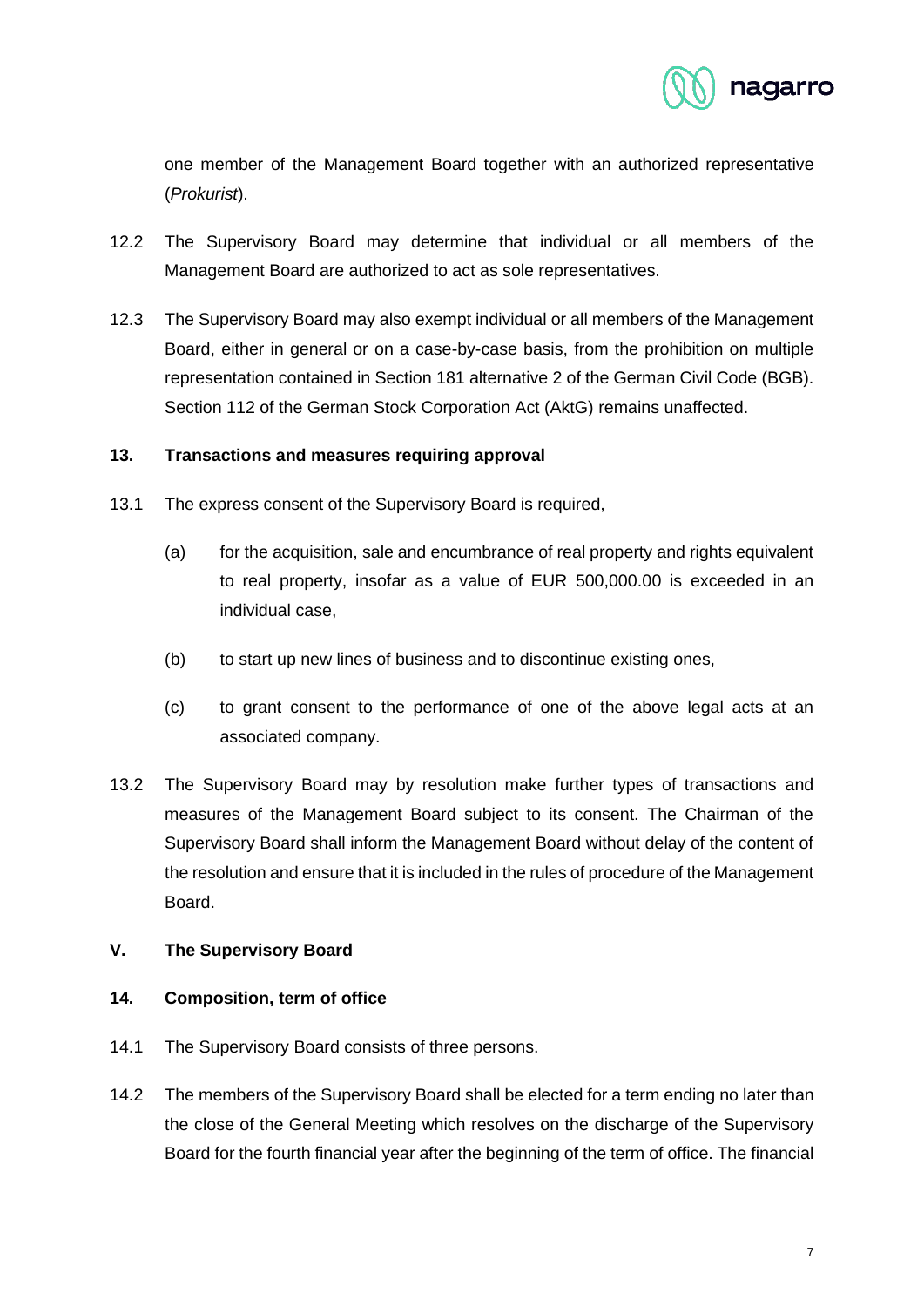

year in which the term of office begins is not included in this calculation. In any case, the term of office ends after six years at the latest. Reappointments are permitted.

- 14.3 The members of the Supervisory Board may be removed from office before the end of their term of office by a resolution of the General Meeting passed by a majority of at least three quarters of the total share capital entitled to voting rights.
- 14.4 Any member of the Supervisory Board may resign from office without notice if there is good cause, otherwise only with three months' notice. Resignation from office shall be effected by written declaration to the Management Board, notifying the Chairman of the Supervisory Board.

### **15. Chairman and Deputy Chairman**

- 15.1 At its first meeting after its election, the Supervisory Board shall elect a Chairman and a Deputy Chairman of the Supervisory Board from among its members. The election shall be for the term of office of the elected persons. The Deputy Chairman of the Supervisory Board shall have the rights and duties of the Chairman of the Supervisory Board if the latter is prevented from exercising his/her office.
- 15.2 If the Chairman of the Supervisory Board or the Deputy Chairman of the Supervisory Board retires from office prematurely, the Supervisory Board shall immediately hold a new election for the remaining term of office of the retiring member.

### **16. Convening and passing resolutions**

- 16.1 The Supervisory Board meets at least twice every calendar half-year.
- 16.2 The meetings of the Supervisory Board shall be convened by the Chairman with at least two weeks' notice in writing, by fax or by electronic media, stating the place of the meeting, the time of the meeting and the agenda. The day of convocation and the day of the Supervisory Board meeting shall not be included in the calculation of the notice period. In urgent matters, the Chairman of the Supervisory Board may shorten the period. Section 110 para. 1 and para. 2 of the German Stock Corporation Act (AktG) shall remain unaffected.
- 16.3 Resolutions on agenda items that have not been properly announced may only be adopted if no member of the Supervisory Board objects to the adoption of the resolution.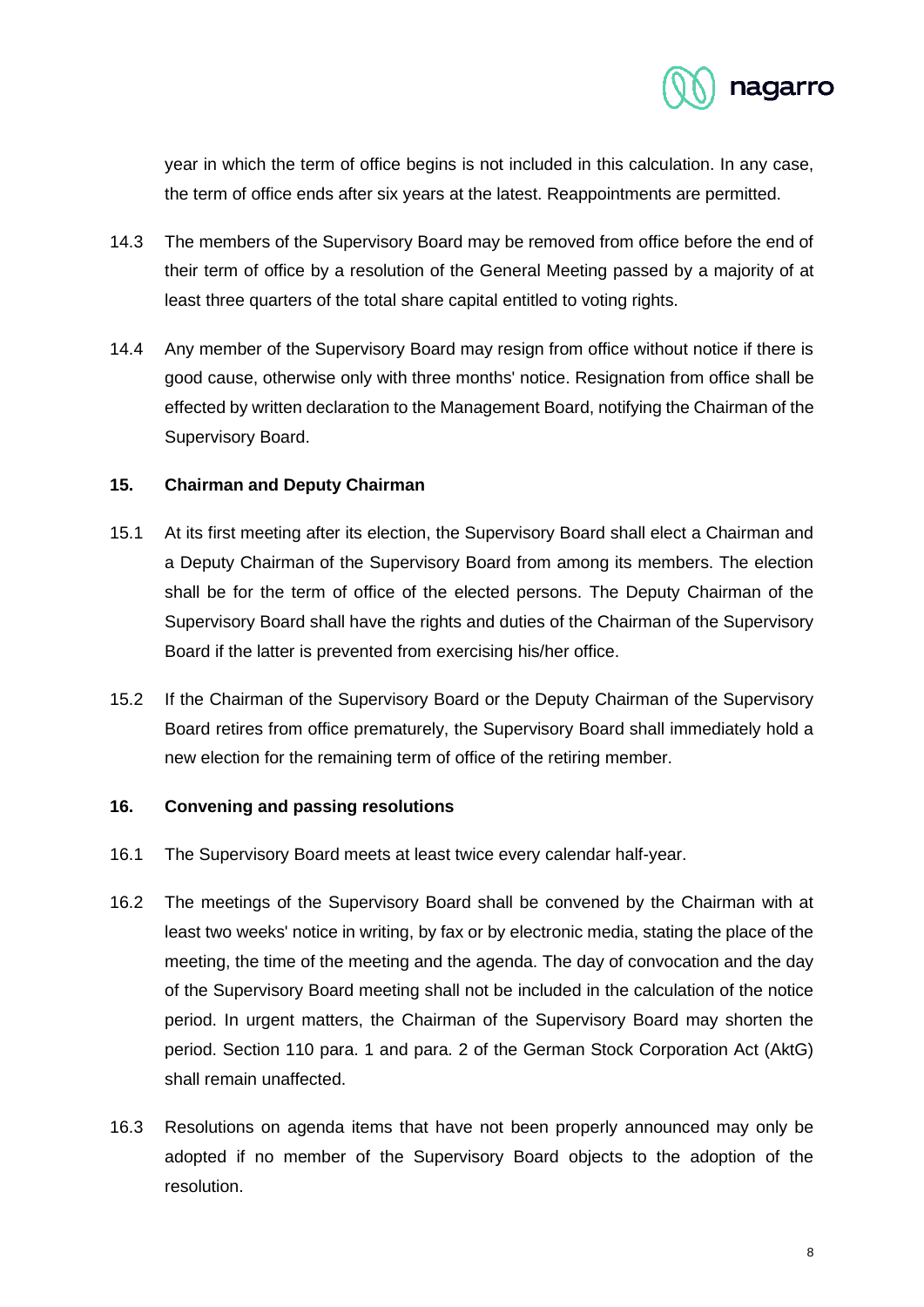

- 16.4 The Supervisory Board shall constitute a quorum if more than half of its members participate in the adoption of the resolution in person or by submitting their votes in writing. The transmission of votes by fax, telephone or electronic media by a member of the Supervisory Board to another member of the Supervisory Board or another person who is not a member of the Supervisory Board for submission at a meeting of the Supervisory Board shall be deemed to be a written vote. If a member of the Supervisory Board abstains from voting, the abstention shall count as a vote for the purpose of determining whether a quorum is present. If a quorum is not reached at a meeting of the Supervisory Board, a new meeting with the same agenda shall be convened within one week of the originally scheduled meeting and shall be held within three weeks of the originally scheduled meeting. The day of the originally scheduled meeting and the day of the reconvening shall not be counted for the purpose of calculating the one-week period, and the day of the new Supervisory Board meeting shall not be counted for the purpose of calculating the three-week period.
- 16.5 The meetings of the Supervisory Board are chaired by the Chairman of the Supervisory Board.
- 16.6 Resolutions are generally adopted in meetings. Supervisory Board members may participate in meetings of the Supervisory Board by video or telephone conference or by means of electronic media that enable the members of the Supervisory Board to communicate with each other in an appropriate manner. Members of the Supervisory Board who participate by means of one of these communication media are deemed to be present. Persons who are not members of the Supervisory Board may attend meetings of the Supervisory Board in place of members of the Supervisory Board who are unable to attend if they have authorized them to do so in text form. A member of the Supervisory Board who is unable to attend a meeting of the Supervisory Board may participate in the adoption of resolutions by having his or her written vote submitted. The transmission of votes by fax or electronic media from a member of the Supervisory Board to another member of the Supervisory Board or another person who is not a member of the Supervisory Board for submission at a meeting of the Supervisory Board shall be deemed to be a written vote. Outside meetings, resolutions may be adopted in writing, by fax, by telephone or by electronic media if no member of the Supervisory Board objects to this procedure within a period of seven days.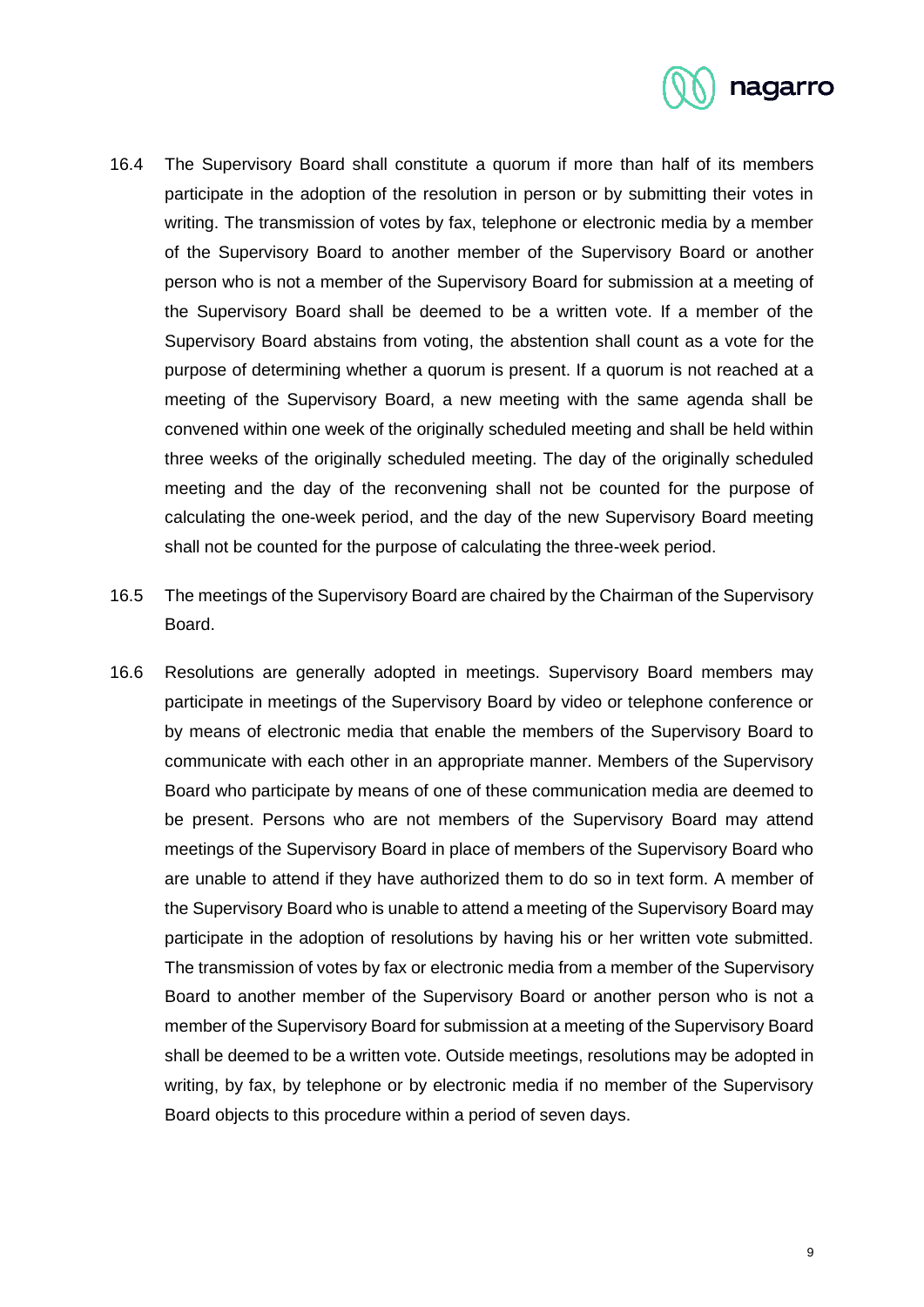

- 16.7 Resolutions of the Supervisory Board shall be adopted by a simple majority of the votes cast, unless otherwise required by law. The Chairman of the Supervisory Board shall have the casting vote in the event of a tie.
- 16.8 Minutes shall be kept of the meetings of the Supervisory Board and of resolutions adopted outside meetings of the Supervisory Board. The Chairman or, in his absence, the Deputy Chairman shall sign the minutes.
- 16.9 The Chairman is authorized to make the declarations required to implement the resolutions on behalf of the Supervisory Board and to receive declarations addressed to the Supervisory Board.

### **17. Remuneration**

- 17.1 Each member of the Supervisory Board receives a fixed annual remuneration of EUR 150,000.00.
- 17.2 The Chairman of the Supervisory Board receives 150% and the Deputy Chairman of the Supervisory Board 125% of the remuneration.
- 17.3 One quarter of the remuneration is payable at the end of each quarter for the respective ending quarter.
- 17.4 Members of the Supervisory Board joining or leaving the Supervisory Board within a financial year receive compensation *pro rata temporis*, rounded up or down to full months.
- 17.5 The Company shall reimburse each member of the Supervisory Board, upon request and against evidence, for necessary and reasonable expenses incurred in the performance of his or her duties and for any value-added tax payable on the remuneration and the reimbursement of expenses.
- 17.6 The Company may take out a D&O insurance policy for the benefit of the members of the Supervisory Board with an appropriate coverage amount for the members of the Supervisory Board, which covers the liability arising from the Supervisory Board activities.
- 17.7 The above provisions are applicable for the first time for the financial year beginning January 1, 2021.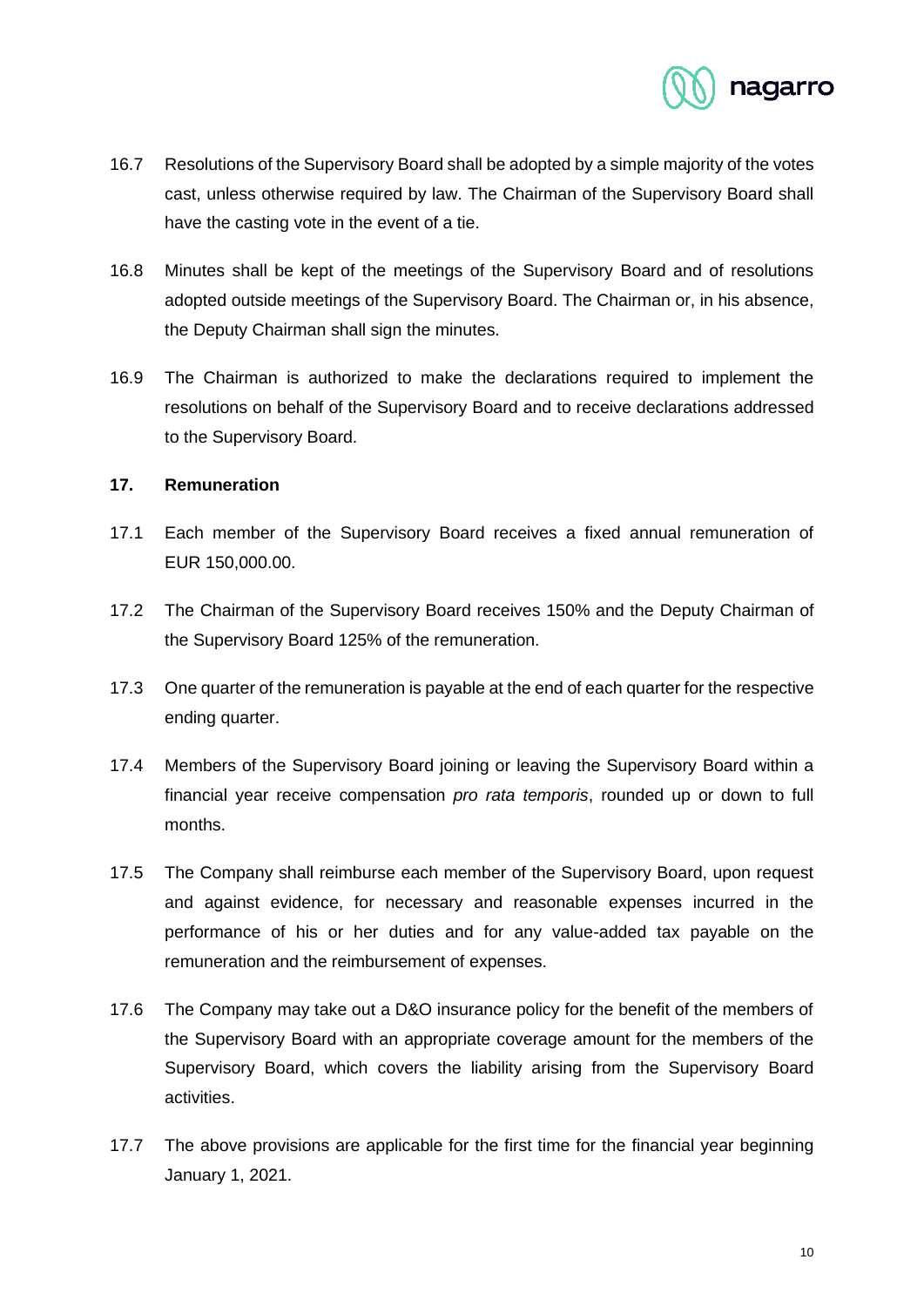

# **18. Rules of procedure and amendments to the wording of the Articles of Association**

- 18.1 The Supervisory Board may issue rules of procedure for itself within the framework of the statutory provisions and the provisions of these Articles of Association.
- 18.2 The Supervisory Board is authorized to adopt amendments to the Articles of Association that affect only their wording.

### **VI. The General Meeting**

### **19. Place and convocation**

- 19.1 The General Meeting of the Company shall be held at the Company's seat, a German stock exchange location or in a German city with a population of more than 500,000.
- 19.2 The Annual General Meeting shall be held within the first six months after the end of the financial year. An extraordinary General Meeting shall be convened if a resolution of the General Meeting is required by law or the Articles of Association or if the welfare of the Company makes it necessary to convene such a meeting.
- 19.3 The Annual General Meeting shall be convened by the Management Board, subject to the statutory rights of the Supervisory Board and a minority of shareholders to convene the meeting.
- 19.4 The notice of convocation must be published in the Federal Gazette (*Bundesanzeiger*) in compliance with the statutory period of notice applicable at the time of convocation.

# **20. Requirements for participation and exercise of voting rights**

- 20.1 Only those shareholders who are entered in the Company's share register and have registered in due time are entitled to attend the General Meeting and exercise their voting rights.
- 20.2 The registration must be received by the Company at the address specified for this purpose in the notice of convocation within the statutory period applicable at the time of convocation. The convening notice may provide for a shorter period, to be measured in days.
- **21. Voting rights, proxy voting, absentee voting, online participation**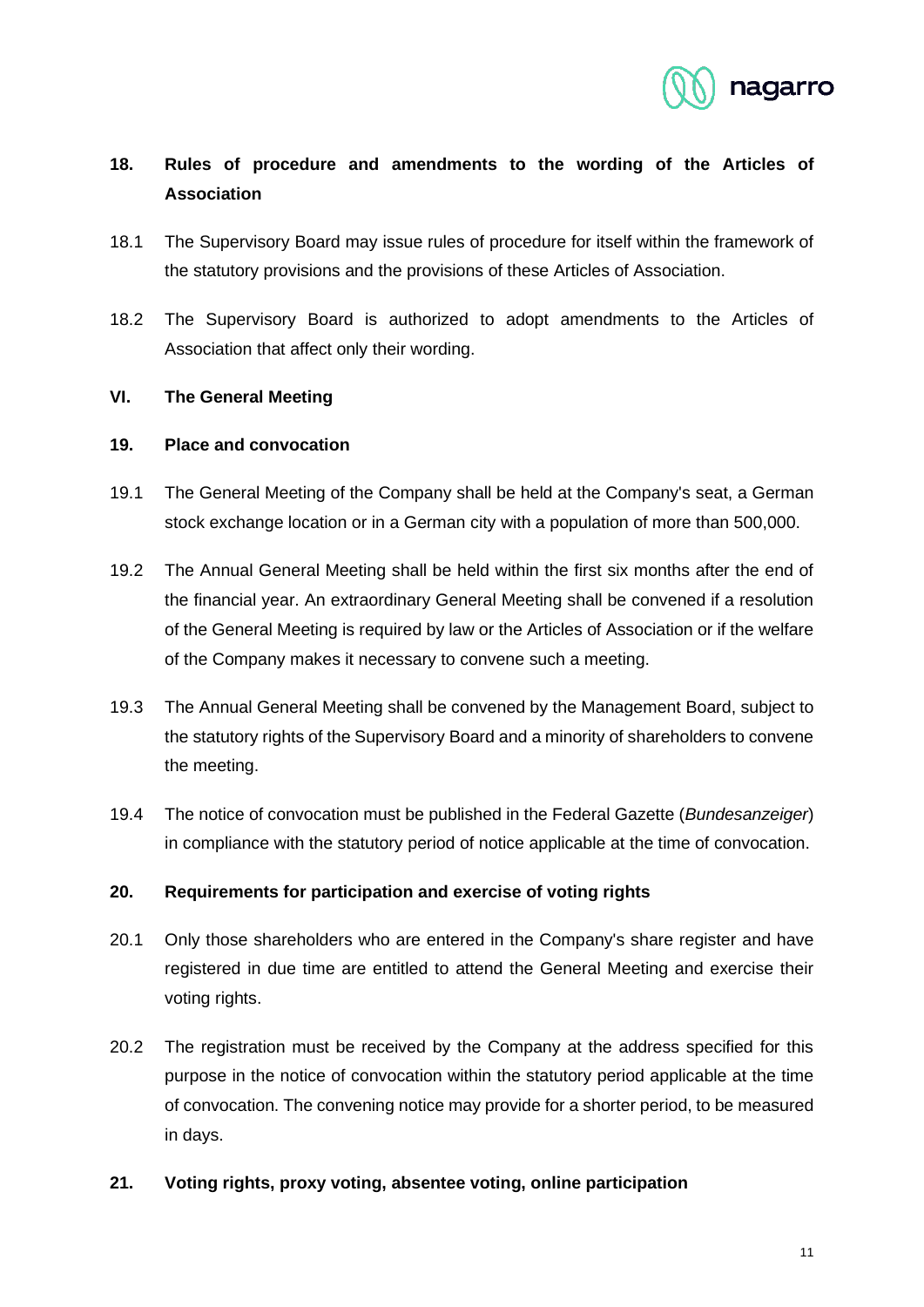

- 21.1 Each no-par value share grants one vote.
- 21.2 The voting right may also be exercised by a proxy. The granting of the proxy, its revocation and the proof of authorization vis-à-vis the Company must be in text form, unless otherwise required by law. Proof of authorization may be submitted to the Company by electronic means of communication to be determined in more detail by the Management Board. The details are to be announced with the convening of the General Meeting.
- 21.3 The Management Board is authorized to provide that shareholders may also cast their votes without attending the meeting, in writing or by means of electronic communication (**absentee vote**). Details will be published in the Federal Gazette together with the notice convening the General Meeting.
- 21.4 The Management Board is authorized to provide that shareholders may participate in the General Meeting without being present at its location and without a proxy and may exercise all or some of their rights in whole or in part by means of electronic communication (**online participation**). Details will be announced together with the convening of the General Meeting.

### **22. Chairman of the meeting**

- 22.1 The General Meeting shall be chaired by the Chairman of the Supervisory Board or a person to be appointed by him/her, who may not, however, be a member of the Management Board of the Company. In the event that neither the Chairman of the Supervisory Board nor a person designated by him/her chairs the meeting, the chairman of the meeting shall be elected by the Supervisory Board. In the event that the Supervisory Board does not elect a chairman of the meeting, a person to be determined by the Management Board, who may not be a member of the Management Board of the Company, shall open the meeting and have it elect a chairman of the meeting.
- 22.2 The chairman of the meeting shall preside over the General Meeting. He shall determine the course of the meeting, the order of the items on the agenda and of the speakers, and the manner and form of voting. He may also impose reasonable time limits on the shareholder's right to ask questions and speak and determine further details.